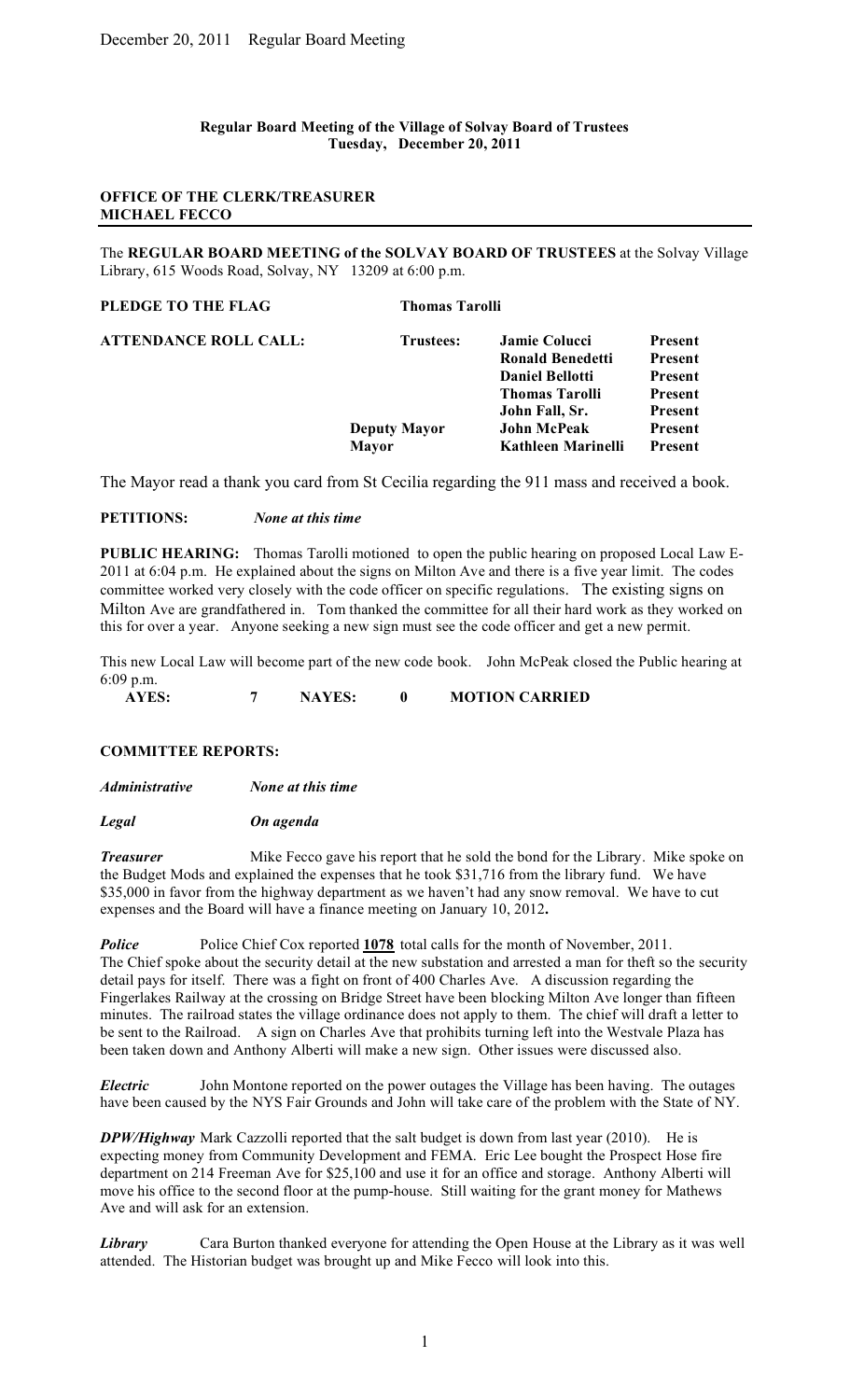- *Codes* Donna Taggart is still out and there is nothing to report. Jim Stever, our part time officer, will work more hours to help the Code Enforcement Office.
- *Stormwater* Anthony Destefano reported to the Village of Solvay Regular Board Meeting December 20, 2011 - Stormwater Report

#### **Montrose Avenue Flooding Update**

Since the November Board meeting, there have been two meetings to discuss the Montrose Avenue flooding problem: the first at Assemblyman Magnarelli's office with representatives of the New York State Department of Transportation (NYSDOT) and the second on site with all parties involved (NYSDOT, Town of Geddes and City of Syracuse).

Future meetings are planned to determine the existing hydraulics/hydrology of the drainage areas involved as well as determining solutions appropriate for each involved entity.

# **Youth Center Slope Stabilization/Bioretension Project Update**

At the November Board meeting, information was presented concerning the project, especially the Village's efforts to pare the estimated cost of \$93,000 down to \$75,000, the amount we are anticipating from the County pending New York State Department of Environmental Conservation's (NYSDEC) approval.

We do intend to use the Onondaga County Soil and Water Conservation District (OCSWCD) for some of the work for a savings of approximately \$4,000. In addition, OCSWCD is planning to meet with prospective vendors who might be willing to donate material and/or services to the project.

We also need to quantify the value of the Village's in-kind services to be provided on the project. Recently, Regional Planning contacted me with news that another source of funding looks

favorable to make up the difference between the final project cost and the initial \$75,000 grant. Apparently, the County Legislature approved additional monies to expand the Save the Rain

program in 2012 and discussions with the County seem favorable in attaining additional funding for the project.

#### **CNY Stormwater Coalition December 6, 2011 Meeting Highlights**

 2012 Officers and Executive Committee member nominations were approved pending elections at the February 2012 meeting. Engineer is the sole nominee for the Village representative on the Executive Committee.

 Numerous updates on issues under study and consideration were presented and the one I feel the Village needs to address in the short-term is potential changes to our Stormwater local laws. Need to discuss this at our next Stormwater Committee meeting.

 A representative from NYSDEC made a brief presentation concerning the upcoming release of the TMDL (Total Maximum Daily Load) for the Onondaga Lake watershed and the implications for MS4's within it.

o As a preface to the potential impacts of that TMDL, according to a White Paper prepared for the County in April of this year, Onondaga Lake has shown significant improvement in its water quality due to the reduction of phosphorous loading attributed to improvements at the Metro Wastewater Treatment Plant. Based on the evaluation of the extensive monitoring program that is in place, the lake now supports its designated use for recreation and fishing.

o Despite that conclusion, NYSDEC intends to go forward with the TMDL which will assign some of the phosphorous waste load allocation to the MS4s and therefore, the Village.

o The good news is that NYSDEC expects most of that load to be removed via the fertilizer restrictions that become law on January 1st (Details presented at the July, 2011 Board meeting).

o Per the current MS4 permit, the Village will still be required to develop policies/procedures/projects to reduce the potential for phosphorous to enter the watershed, including green infrastructure retrofits which, in general, require substantial open area to function properly.

o CNY Stormwater Coalition forming a TMDL Committee to provide future support to MS4s. **Green Infrastructure Planning Projects** 

 On December 16, 2011, Regional Planning presented their final report concerning projects that they investigated within Central New York funded by an ARRA (Stimulus) grant. The following numbers may be of interest to you:

o 23 municipalities, including the Village, participated in the initial round. 104 sites, denoted as "Level 1", were identified.

o 17 municipalities, including the Village, participated in follow-up meetings. 33 sites, denoted as "Level 2", were investigated further. Four (4) sites were within the Village: a) Highway Garage, b) Milton Avenue/Cogswell Avenue, c) Montrose Avenue and d) Solvay-Geddes Youth Center.

o 6 municipalities, including the Village, pursued design concepts. 10 sites, denoted as "Level 3", were finalized including 3 within the Village.

## **Engineering Report - Willis Avenue Bridge Rehabilitation Project**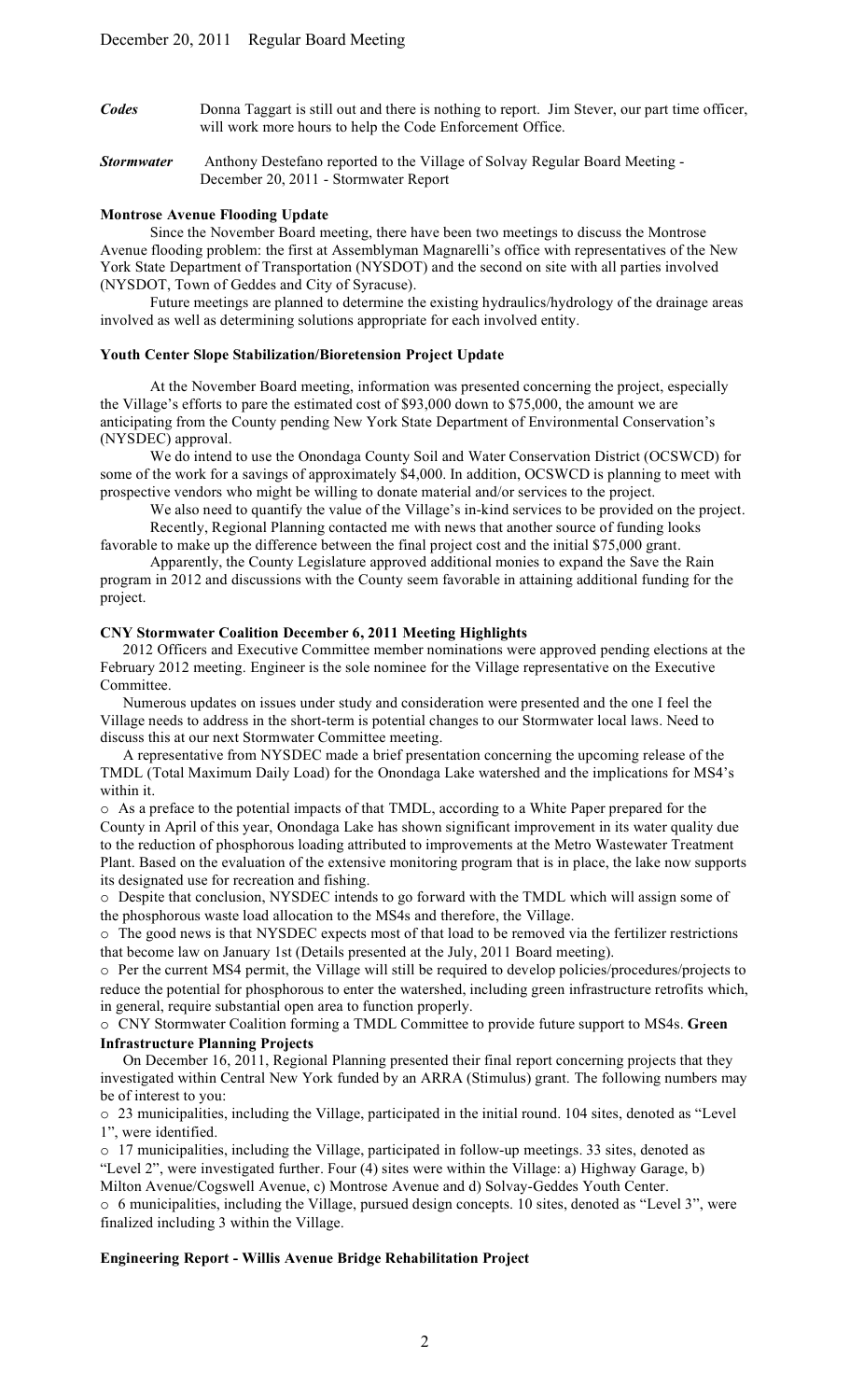Based on discussions with the Police Chief and Highway Superintendent, a draft response to the County has been developed, reviewed and approved for submittal.

## *The Mayor, Board of Trustees and Department Heads wished everyone a Merry Christmas and a Happy New Year.*

### **RESOLUTIONS:**

|    |                |                     |                         |              | 1. Authorization from the Board of Trustees to approve the minutes from the November 22, 2011                                                                                         |
|----|----------------|---------------------|-------------------------|--------------|---------------------------------------------------------------------------------------------------------------------------------------------------------------------------------------|
|    |                |                     |                         |              | Regular Board Meeting be accepted and the Reading of the Minutes be herewith dispensed.                                                                                               |
|    | <b>MOTION:</b> | <b>John Fall Sr</b> |                         |              |                                                                                                                                                                                       |
|    | <b>SECOND:</b> |                     | <b>Thomas Tarolli</b>   |              |                                                                                                                                                                                       |
|    | AYES:          |                     | <b>NAYES:</b>           | $\mathbf{0}$ | <b>MOTION CARRIED</b>                                                                                                                                                                 |
| 2. | <b>MOTION:</b> |                     | <b>Ronald Benedetti</b> |              | Authorization from the Board of Trustees to approve the minutes from the November 29, 2011<br>Special Board Meeting be accepted and the Reading of the Minutes be herewith dispensed. |

| <b>MOTION:</b> | <b>Ronald Benedetti</b> |                       |
|----------------|-------------------------|-----------------------|
| <b>SECOND:</b> | John Fall Sr            |                       |
| AYES:          | <b>NAYES:</b>           | <b>MOTION CARRIED</b> |

3. Authorization from the Board of Trustees to approve the minutes from the December 15, 2011 Special Board Meeting be accepted and the Reading of the Minutes be herewith dispensed. **MOTION: John Fall Sr SECOND: John McPeak AYES: 7 NAYES: 0 MOTION CARRIED**

|                |                         |   | 4. Authorization from the Board of Trustees to approve the Budget Modifications: |
|----------------|-------------------------|---|----------------------------------------------------------------------------------|
| <b>MOTION:</b> | <b>Ronald Benedetti</b> |   |                                                                                  |
| <b>SECOND:</b> | John Fall Sr.           |   |                                                                                  |
| AYES:          | <b>NAYES:</b>           | 0 | <b>MOTION CARRIED</b>                                                            |

To: Mayor Marinelli & Trustees **December 20, 2011** 

From: Mike Fecco

Village of Solvay General Fund Schedule of Proposed Budget Modifications For Approval at the December 2011 Regular Board Meeting

|         |       | (as modified)         | proposed      | newly modified       |
|---------|-------|-----------------------|---------------|----------------------|
|         |       |                       | <b>Budget</b> |                      |
| Account | Title | <b>Current Budget</b> | Mod           | <b>Budget Amount</b> |

Revenue

| 430890A | State Aid - Other               | 94,876  | (94,876) | 0            |
|---------|---------------------------------|---------|----------|--------------|
| 435890A | State Aid - Safer Roads & Chips |         | 94,876   | 94,876       |
| 415890A | Other Public Safety Income      | 8,707   | 1,485    | 10,192       |
| 425010A | <b>Business Licenses</b>        | 3,278   | 420      | 3,698        |
| 425550A | <b>Permits</b>                  | 4,832   | (420)    | 4,412        |
| 426550A | Misc Sales - Other              | 6,782   | 7,486    | 14,268       |
| 426900A | Other Compensation for Loss     | 65      | 617      | 682          |
|         |                                 |         |          | 0            |
|         |                                 |         |          | 0            |
|         |                                 |         |          | 0            |
|         |                                 |         |          | $\mathbf{0}$ |
|         | Total                           | 118,540 | 9,588    | 128,128      |

#### Expenses

| <u>ຳລາດ</u><br>$\sim$ $-$<br>------<br>$\mathbf{A}$ is a set of $\mathbf{A}$<br><br>Police<br>eapons<br>VVA:<br>au<br>.<br>ا زن ل | 700 | $\sim$<br>.<br><i>,,</i><br>UW. | ໍ່ດີດ<br>$\mathbf{A}$ |
|-----------------------------------------------------------------------------------------------------------------------------------|-----|---------------------------------|-----------------------|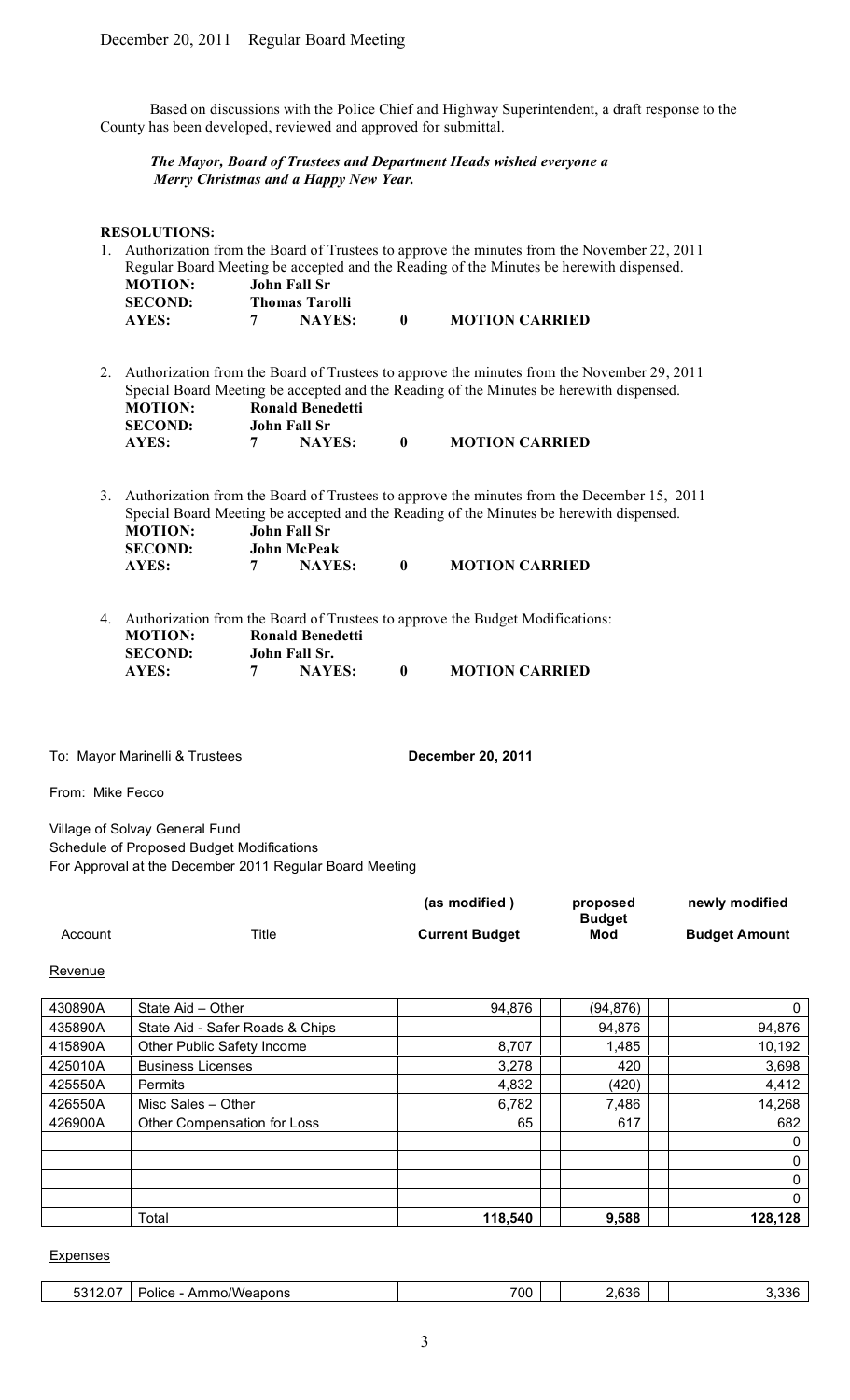| 5312.17 | Police - Computers             | 19,000    | (10,000)  | 9,000     |
|---------|--------------------------------|-----------|-----------|-----------|
| 511101A | Police Justice - Wages         | 61,720    | 5,700     | 67,420    |
| 511104A | Police Justice - Other         | 14,000    | (4, 150)  | 9,850     |
| 513204A | Auditor - Other                | 10,000    | (1, 296)  | 8,704     |
| 514104A | Village Clerk - Other          |           | 9,000     | 9,000     |
| 514404A | Engineer - Other               | 20,000    | 10,000    | 30,000    |
| 519904A | <b>Contingent Account</b>      | 54,050    | (54, 050) | 0         |
| 536201A | Code Enforcer - Wages          | 92,722    | (2,722)   | 90,000    |
| 536204A | Code Enforcer - Other          | 15,000    | (3,000)   | 12,000    |
| 551104A | Street Maintenance - Other     | 178,410   | 42,000    | 220,410   |
| 571201A | Pool - Wages                   | 28,457    | 2,847     | 31,304    |
| 571204A | Pool - Other                   | 2,948     | 2,975     | 5,923     |
| 575104A | Historian - Other              | 500       | (500)     | 0         |
| 590108A | Retirement System - General    | 189,483   | (8,631)   | 180,852   |
| 590158A | <b>Police Retirement</b>       | 175,137   | 50,495    | 225,632   |
| 599999A | Contribution to Public Library | 378,033   | (31, 716) | 346,317   |
|         |                                |           |           |           |
|         |                                |           |           |           |
|         |                                |           |           | 0         |
|         | Total                          | 1,240,160 | 9,588     | 1,249,748 |

5. Authorization from the Board of Trustees to pay Costello, Cooney & Fearon, PLLC \$11,936.80 for services rendered for the month of November, 2011.

| <b>MOTION:</b> | John Fall Sr.  |                       |
|----------------|----------------|-----------------------|
| <b>SECOND:</b> | Thomas Tarolli |                       |
| AYES:          | <b>NAYES:</b>  | <b>MOTION CARRIED</b> |

6. Authorization from the Board of Trustees to pay WM Engineers \$4,624.86 for services rendered for the month of November 2011:

| <b>MOTION:</b> | <b>Ronald Benedetti</b> |                       |
|----------------|-------------------------|-----------------------|
| <b>SECOND:</b> | John Fall Sr            |                       |
| AYES:          | <b>NAYES:</b>           | <b>MOTION CARRIED</b> |

**MOTION: John McPeak**

7. That the Board of Trustees accepted the bid of Cayuga Rail Leasing, LLC for the sale of Village owned property at 214 Freeman Avenue at its special meeting held on November 29, 2011 in the amount of \$25,100, that there are no other involved agencies for purposes of SEQR, that this Board shall act as lead agency, that after reviewing the EAF and considering the action contemplated, there are no adverse environmental impacts likely to emanate from the contemplated action, thus the Board renders a negative declaration, the Board hereby ratifies its determination of November 29, 2011 approving the sale of 214 Freeman Ave. to Cayuga Rail Leasing, LLC and the Board further authorizes the Mayor to sign the contract of sale and to take any other actions necessary to give full force and effect to this resolution and conveyance of the property to Cayuga Rail Leasing, LLC. This is an unlisted action procedure."

| <b>SECOND:</b>   | <b>Daniel Bellotti</b> |         |       |            |
|------------------|------------------------|---------|-------|------------|
| Jamie Colucci    |                        | Trustee | Voted | Yes        |
| Ronald Benedetti |                        | Trustee | Voted | Yes        |
| Daniel Bellotti  |                        | Trustee | Voted | <b>Yes</b> |
| Thomas Tarolli   |                        | Trustee | Voted | Abstain    |
| John Fall, Sr.   |                        | Trustee | Voted | Abstain    |
| John McPeak      |                        | Trustee | Voted | Yes        |
|                  | Kathleen A. Marinelli  | Mayor   | Voted | Yes        |

The foregoing Resolution was thereupon declared duly adopted.

8. Determining that, with respect to the renewal of a lease between the Village of Solvay and the Solvay Fire Dept. regarding 1100 Cogswell Ave. (Mountain Top, Station #2), there are no other involved agencies, this Board will act as lead agency and further determines that this is a Type 2 action for SEQR purposes, pursuant to 6 NYCRR Section 617.5(26), thus concluding the SEQR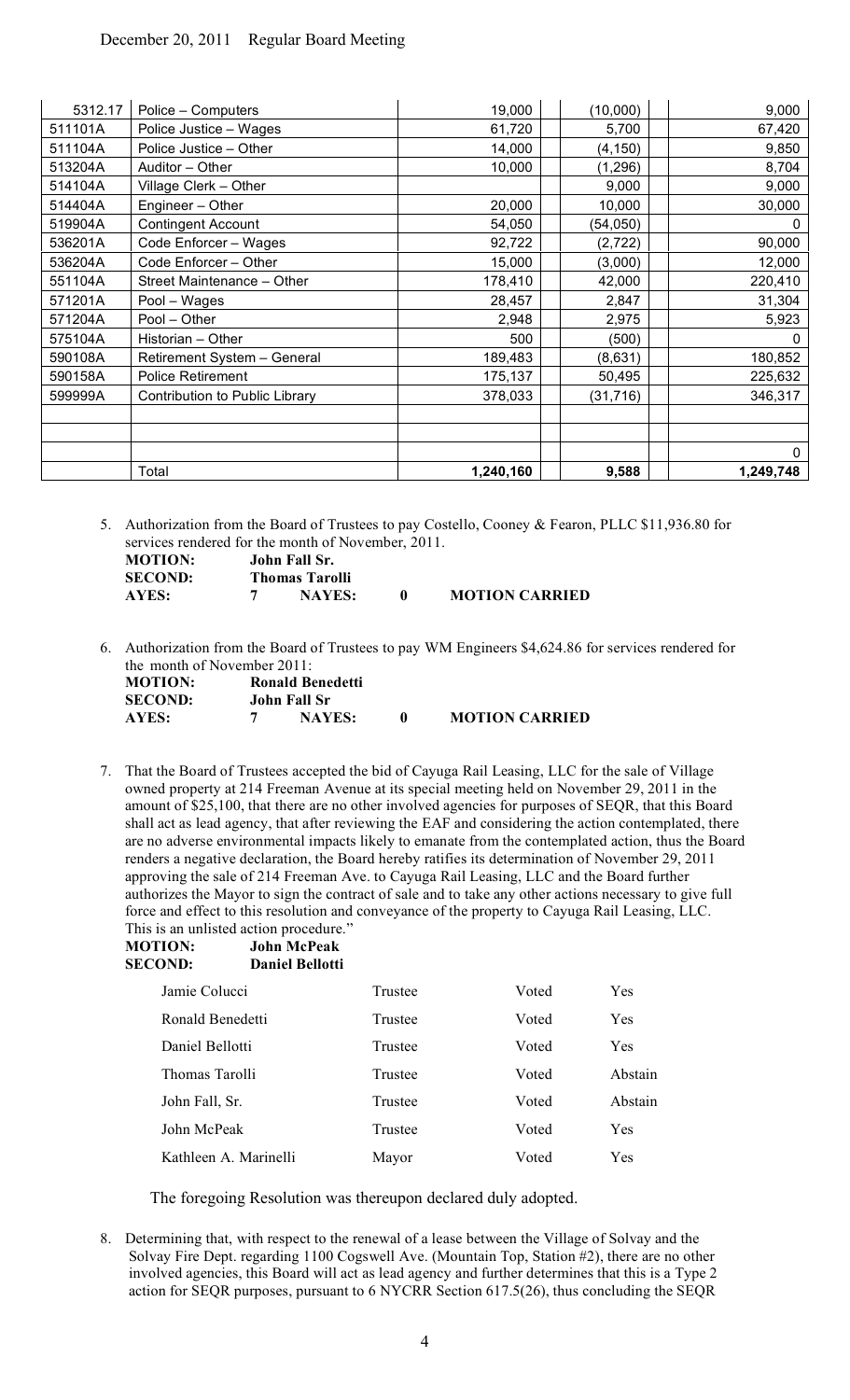review process and further, approving the lease renewal for January 1, 2012 through December 31, 2014 and authorizing the Mayor to execute the renewal lease and any and all other documents necessary to give full force and effect to this resolution."

| <b>MOTION:</b> | John McPeak          |
|----------------|----------------------|
| <b>SECOND:</b> | <b>Jamie Colucci</b> |

| Trustee | Voted | Yes     |
|---------|-------|---------|
| Trustee | Voted | Yes     |
| Trustee | Voted | Yes     |
| Trustee | Voted | Abstain |
| Trustee | Voted | Abstain |
| Trustee | Voted | Yes     |
| Mayor   | Voted | Yes     |
|         |       |         |

The foregoing Resolution was thereupon declared duly adopted.

9. Authorization from the Board of Trustees to hire Anna Bosco as a temporary School Crossing Guard at a rate of \$11.76 retroactive November 29, 2011.

| <b>MOTION:</b> | <b>John McPeak</b> |                       |
|----------------|--------------------|-----------------------|
| <b>SECOND:</b> | John Fall Sr       |                       |
| <b>AYES:</b>   | <b>NAYES:</b>      | <b>MOTION CARRIED</b> |

10. Authorization from the Board of Trustees declare 2001 Ford F6S Bucket truck surplus and request sealed bids on sale of it.

| <b>MOTION:</b> | John Fall Sr            |              |
|----------------|-------------------------|--------------|
| <b>SECOND:</b> | <b>Ronald Benedetti</b> |              |
| AYES:          | <b>NAYES:</b>           | $\mathbf{0}$ |

11. Approve the purchase of a 2012 Altech Model TA41M International Bucket truck for \$130,700 from Global Inc from State bid for the Electric Department.

**AYES: 7 NAYES: 0 MOTION CARRIED**

| <b>MOTION:</b> | <b>Jamie Colucci</b> |                       |
|----------------|----------------------|-----------------------|
| <b>SECOND:</b> | John Fall Sr         |                       |
| AYES:          | <b>NAYES:</b>        | <b>MOTION CARRIED</b> |

## **12. VILLAGE BOARD RESOLUTION - VILLAGE OF SOLVAY**

December 20, 2011

John McPeak introduced proposed *Local Law No. F-2011 A Local Law Amending Chapter 160 of the Village of Solvay Code related to regulation of speed in school zones* which was seconded by Jamie Colucci.

WHEREAS, no other agency has the legal authority or jurisdiction to approve or directly undertake the enactment of a local law in the Village of Solvay, such that there are no other involved agencies within the meaning of the New York State Environmental Quality Review Act (SEQR) with respect to the proposed enactment of said Local Law, with the result that the Village Board shall act as lead agency in this matter.

NOW, THEREFORE, it is

RESOLVED AND DETERMINED, that the enactment of proposed Local Law No. F of 2011 is a Type II action and therefore will have no significant effect on the environment, thus concluding environmental review under SEQR; and it is further

RESOLVED, that the Village Board shall conduct a public hearing as to the enactment of proposed Local Law F-2011 at the Solvay Village Library, 615 Woods Road, in the Village of Solvay, on January 24, 2012, at 6:00 p.m., or as soon thereafter as the matter can be heard, at which time all persons interested on the subject shall be heard.

The question of the adoption of the foregoing resolution was duly put to a vote and upon roll call, the vote was as follows: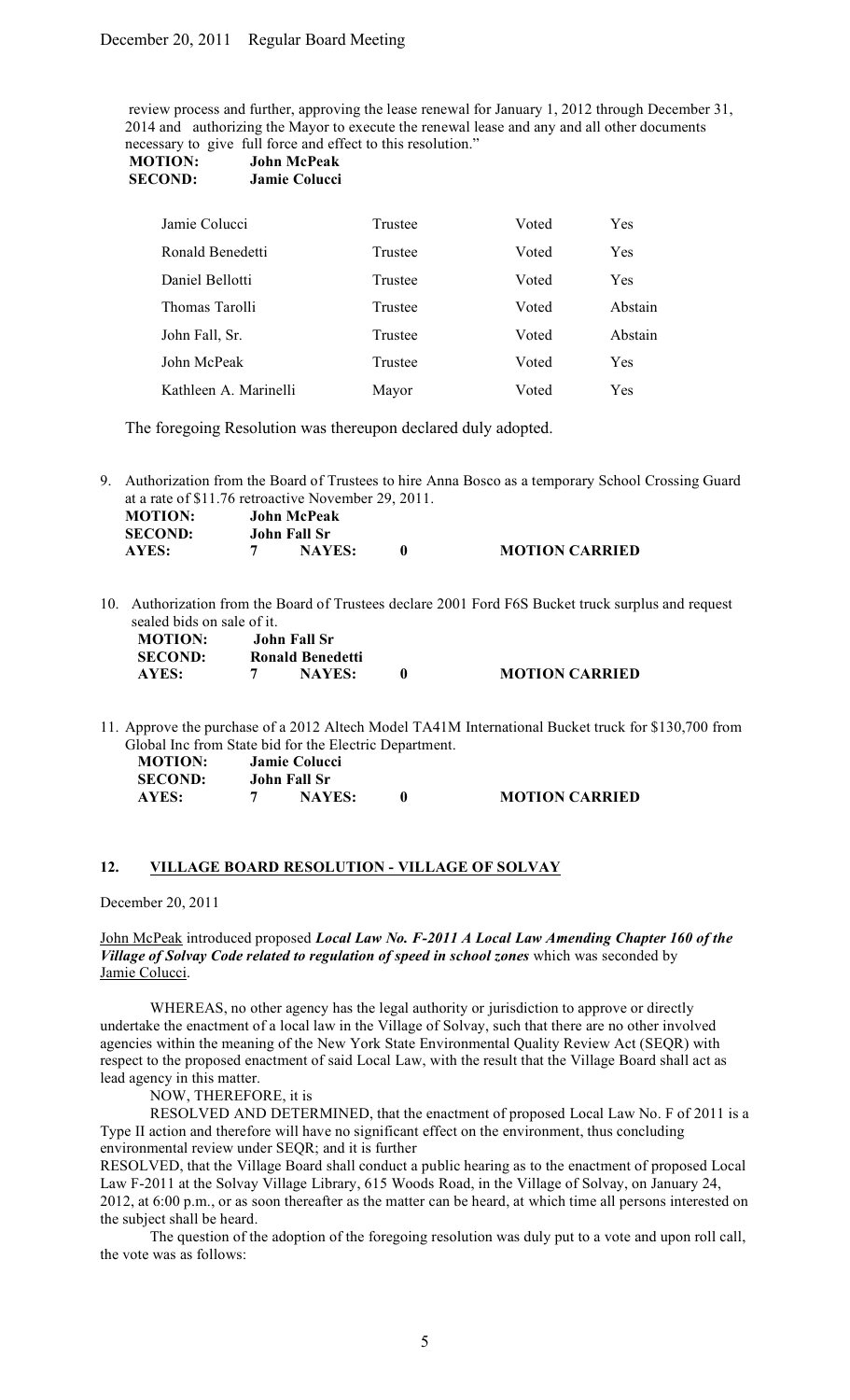| Jamie Colucci         | Trustee | Voted | Yes |
|-----------------------|---------|-------|-----|
| Ronald Benedetti      | Trustee | Voted | Yes |
| Daniel Bellotti       | Trustee | Voted | Yes |
| Thomas Tarolli        | Trustee | Voted | Yes |
| John Fall, Sr.        | Trustee | Voted | Yes |
| John McPeak           | Trustee | Voted | Yes |
| Kathleen A. Marinelli | Mayor   | Voted | Yes |

The foregoing Resolution was thereupon declared duly adopted. DATED: December 14, 2010

#### VILLAGE OF SOLVAY -PROPOSED LOCAL LAW F-2011

## *A Local Law Amending Chapter 160 of the Village of Solvay Code Related to Regulation of Speed in School Zones*

A LOCAL LAW AMENDING CHAPTER 160 OF THE CODE OF THE VILLAGE OF SOLVAYTO CHANGE THE SPEED RESTRICTIONS IN SCHOOL ZONES FROM 15 MPH TO 20 MPH.

Be it enacted by the Village of Solvay, that this Local Law amends Chapter 160 of the Code of the Village of Solvay (hereinafter "Code"), titled "Vehicles and Traffic," to change the speed restrictions in school zones from 15 mph to 20 mph, as follows

## **SECTION Section 160-37B of the Code of the Village of Solvay is amended sothat it will read in its entirety, as follows:**

"Section 160-37

Twenty-mile-an-hour limit: all motor vehicles and motorcycles, except those otherwiserestricted by this section to lower maximum speeds, when passing a school building etween the hours of 7:00 am and 6:00 pm, during school days, as posted or when school zone beacons are flashing, indicating a school event or session."

#### **SECTION EFFECTIVE**

This local law shall take effect upon its filing with the New York Secretary of State.

## **13. VILLAGE OF SOLVAY - VILLAGE BOARD RESOLUTION**

December 20, 2011

| The following resolution was offered by         | Thomas Tarolli<br>who |
|-------------------------------------------------|-----------------------|
| moved its adoption, seconded by Daniel Bellotti | to wit:               |

WHEREAS, pursuant to the provisions of the Municipal Home Rule Law, a proposed local law titled *Local Law No. E-2011, to amend Chapter 165 of the Code of the Village of Solvay Regarding the Regulation of Signs* was presented and introduced at a Regular Meeting of the Village Board of the Village of Solvay held on November 22, 2011; and

WHEREAS, a public hearing was held on such proposed local law on this  $20<sup>th</sup>$  day of December, 2011 by the Village Board of the Village of Solvay and proofs of publication of notices of such public hearings, as required by law, having been submitted and filed, and all persons desiring to be heard in connection with said proposed local law having been heard, and said proposed local law having been in the possession of the members of the Village Board of the Village of Solvay in its final form in the manner required by Section 20 of the Municipal Home Rule of the State of New York; and

WHEREAS, at its November 22, 2011 meeting this Board determined that the enactment of Proposed Local Law No. E-2011 is an unlisted action that there are no other involved agencies, that this Board will act as lead agency for this application and rendered a negative declaration for purposes of SEQR; and

> WHEREAS, it is in the public interest to enact said Proposed Local Law No. E of 2011. NOW, THEREFORE, it is

RESOLVED, that the Village Board of the Village of Solvay, Onondaga County, New York, does hereby enact Proposed Local Law E of 2011 as Local Law No. 6 of 2011 as follows: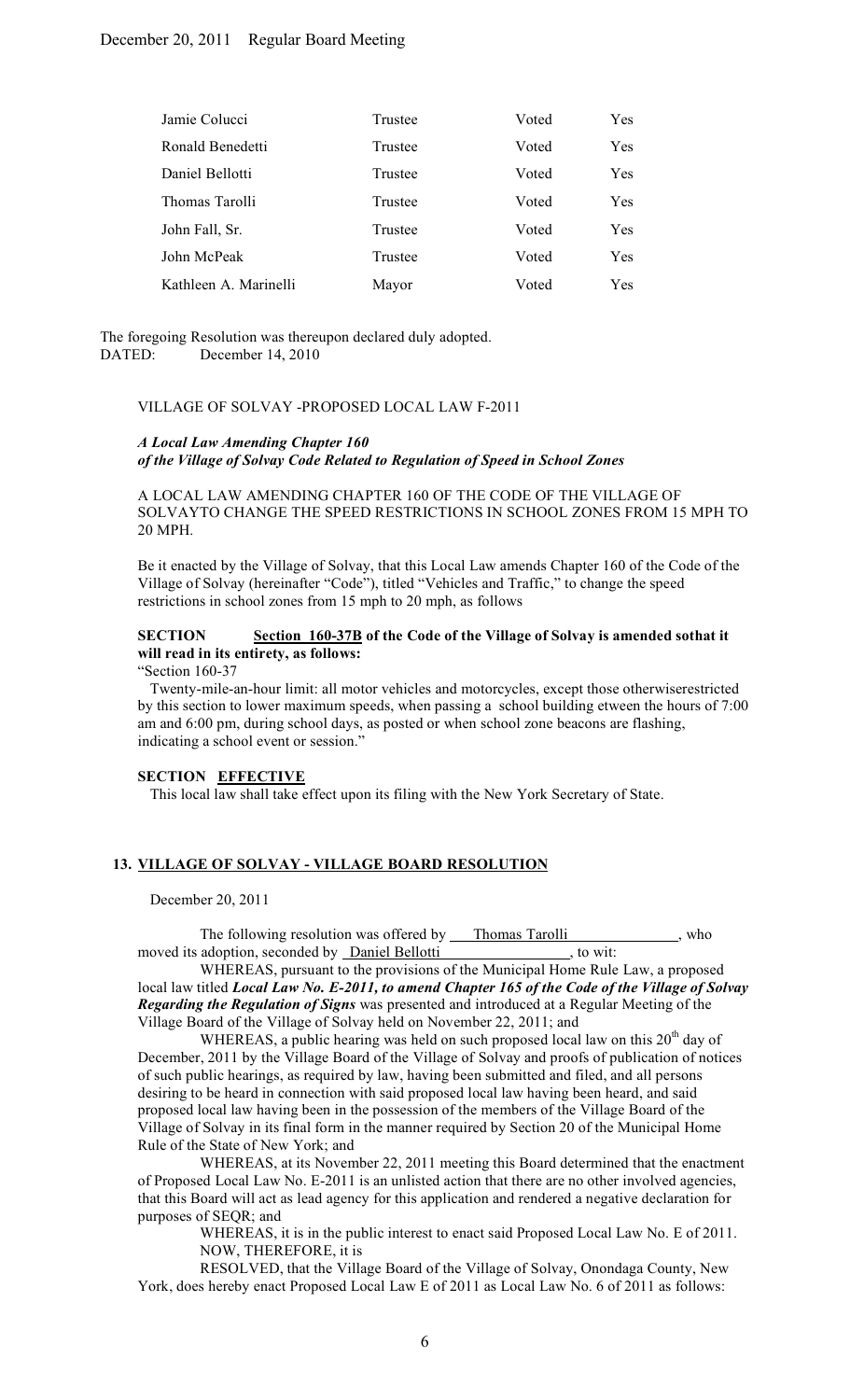# *VILLAGE OF SOLVAY LOCAL LAW NO. 6 IN THE YEAR 2011*

## *A Local Law to Amend Chapter 165 of the Code of the Village of Solvay Regarding the Regulation of Signs*

Be it enacted by the Trustees of the Village of Solvay that this local law amends Chapter 165 of the Code of the Village of Solvay as follows: Section 1.

So that the following new definitions shall be added to Section 165-4 of the Code of the Village of Solvay, titled "Definitions," which shall read as follows:

"A-FRAME SIGN - A temporary sign that remains movable and self-supporting placed directly on the ground surface with two (2) sides connected or hinged at the top, each side being capable of displaying text.

ADVERTISING SIGN - A sign, including those which are composed of light rays only, calculated to attract the attention of the public to a product, service or undertaking encompassing activities off the property where such sign is situated, including what is commonly termed "posters" or "symbols," and similar devices of varying composition and size.

ANIMATED SIGN - Any portion of a sign or attachment to a sign that moves by electronic, mechanical or natural means, including, by way of illustration, rotating signs, wind signs, and signs where movement is simulated by an illumination device using flashing and intermittent light.

AWNING SIGN - Any lettering or graphic display painted on, attached to or incorporated into the surface material of an awning or canopy projecting from a building facade.

BANNER SIGN - A temporary sign suspended from a building or structure, either with or without a frame, possessing written communication applied to a non-rigid material.

BILLBOARD - Any device, object or building façade larger than 40 square feet in area, situated on private premises and used for advertising goods, services or other than those directly related to the premises on which such sign is situated.

BUSINESS SIGN - A sign identifying and directing attention to a business offering a commodity, service, industry or other activity which is sold, offered or conducted directly on the property upon which such sign is situated.

COMMUNITY SIGN - A temporary sign advertising an activity or event on a specified date and location, examples include garage sales or fundraising activities.

FREESTANDING SIGN - A sign not attached to or part of a building but is self-supported by one or more uprights, braces or other structural elements in or upon the ground. Examples include pole or pylon signs.

ILLUMINATED SIGN - A sign illuminated by artificial light.

ELECTRONIC MESSAGE BOARD SIGN - Any sign or portion of a sign that uses an electronic display screen or changing lights to form a message or messages in text form wherein the sequence of messages and the rate of change is electronically programmed and can be modified by electronic processes.

MONUMENT SIGN - A permanent, freestanding sign, that is a solid structure with the appearance of a continuous, non-hollow, unbroken mass, mounted on a base or other supports, where the bottom of the sign is located within three (3) feet of ground level.

PERMANENT WINDOW SIGN - A sign visible from a sidewalk, street or other public place, painted or affixed on glass or other transparent material, but not including graphics in connection with a customary window display or products or services rendered on the premises.

PROJECTING SIGN - A sign which is affixed and perpendicular to any building or structure, or part thereof, and extends beyond the building, structure, or part thereof, a minimum of 12 inches, and no portion of which projects above the roofline or parapet of a building.

SIGN HEIGHT - The vertical distance from the uppermost point of a sign, including the structure or structural trim, to the average, unaltered ground level directly below the sign.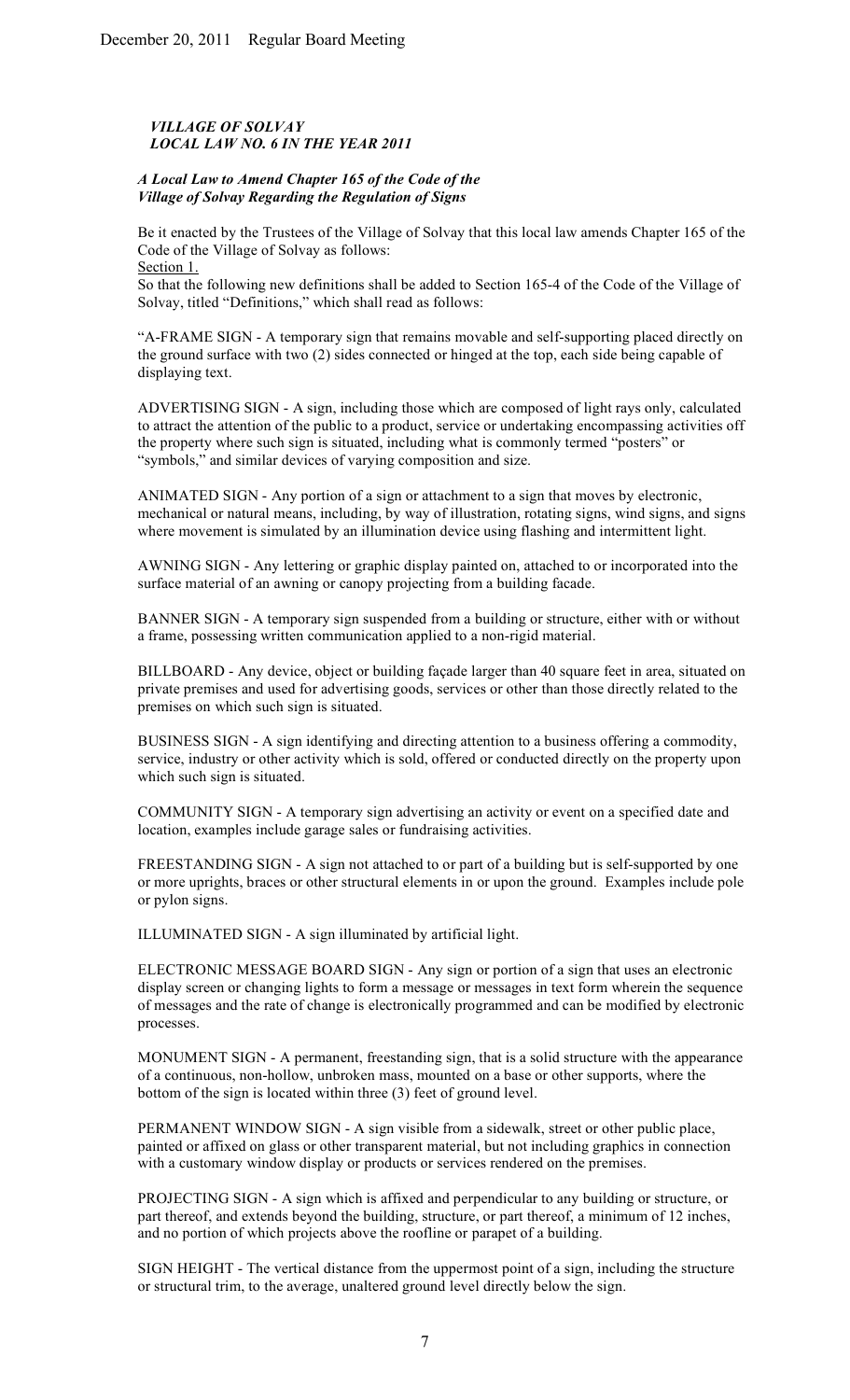SKYLINE SIGN - A flat-mounted sign located at the top floor of a building which does not project above the higher of the cornice or parapet of the building.

TEMPORARY SIGN - A sign which is not permanently affixed to the ground, building or structure, or part thereof, and shall not be posted for more than 30 days.

WALL SIGN - A sign calculated to attract the attention of the public to a product, service or undertaking encompassing on-premises activities, which sign is painted on an exterior wall of a building or structure or which is attached and parallel to the exterior of any building or structure, or part thereof, and which shall project no more than 12 inches from such building."

#### Section 2.

So that Subsection Q of Section 165-41 of the Code of the Village of Solvay shall be amended so as to read, in its entirety, as follows:

"Q. Signage. Consistent with the stated intent of the Milton Avenue District regulations, sign size, design and location shall compliment and harmonize with the architectural form and detailing of the building. Any illuminated sign or lighting device shall only employ lights emitting a light of constant intensity. No sign shall be illuminated by a continuous flashing, intermittent, rotating or moving light or lights. In no event shall an illuminated sign or lighting device be situated in such a manner so as to confuse, detract from or in any other way obstruct traffic nor may an illuminated sign restrict vision or impair safety."

#### Section 3.

So that Subsection R of Section 165-41 of the Code of the Village of Solvay shall be amended so as to read, in its entirety, as follows:

"R. General signage prohibitions and regulations.

#### Wall signs.

Front facade. Wall signs that are flush with the front facade of a building or structure, or part thereof, shall not exceed 20% of the square footage of the front facade of such building or structure as occupied by such business. In the event that more than one (1) business tenant is located in a building or structure, the total cumulative square footage of any and all wall signs shall not exceed 20% of the total square footage of the front facade.

Side facade. Wall business signs that are flush side with a side facade of a building or structure, or part thereof, shall not exceed 10% of the square footage of the facade of such building or structure as occupied by such business. In the event that more than one (1) business tenant is located in a building or structure, the total cumulative square footage of any and all wall business signs shall not exceed 10% of the total square footage of the side facade.

One (1) wall sign, the area of which may not exceed 6 square feet, may be located for identification purposes at a secondary entrance situated on the rear facade of a building or structure.

Freestanding signs. The maximum sign height of a freestanding sign shall be 20 feet and the sign area of each side shall not exceed 30 square feet. Freestanding signs shall not tend to confuse, detract from or in any other way obstruct traffic nor may a freestanding sign restrict vision or impair safety.

Monument signs. The maximum sign height of a monument sign shall be six (6) feet and the sign area of each side shall not exceed 30 square feet. Monument signs shall not tend to confuse, detract from or in any other way obstruct traffic nor shall a monument sign restrict vision or impair safety.

Projecting signs. The sign area of each side of a projecting sign shall not exceed 16 square feet and shall not encroach upon Village property. Only one (1) projecting sign per business tenant is permitted.

Temporary signs. The placement and location of temporary signs, including inflatable items, balloons and flags, shall not tend to confuse, detract from or in any other way obstruct traffic nor may a temporary sign restrict vision or impair safety. The sign area of each side of a temporary sign shall not exceed 12 square feet. The use of "A-frame" signs is limited to business hours of operation.

Prohibited signage. Rooftop, skyline, and billboard signs are prohibited (with the exception of clocks)."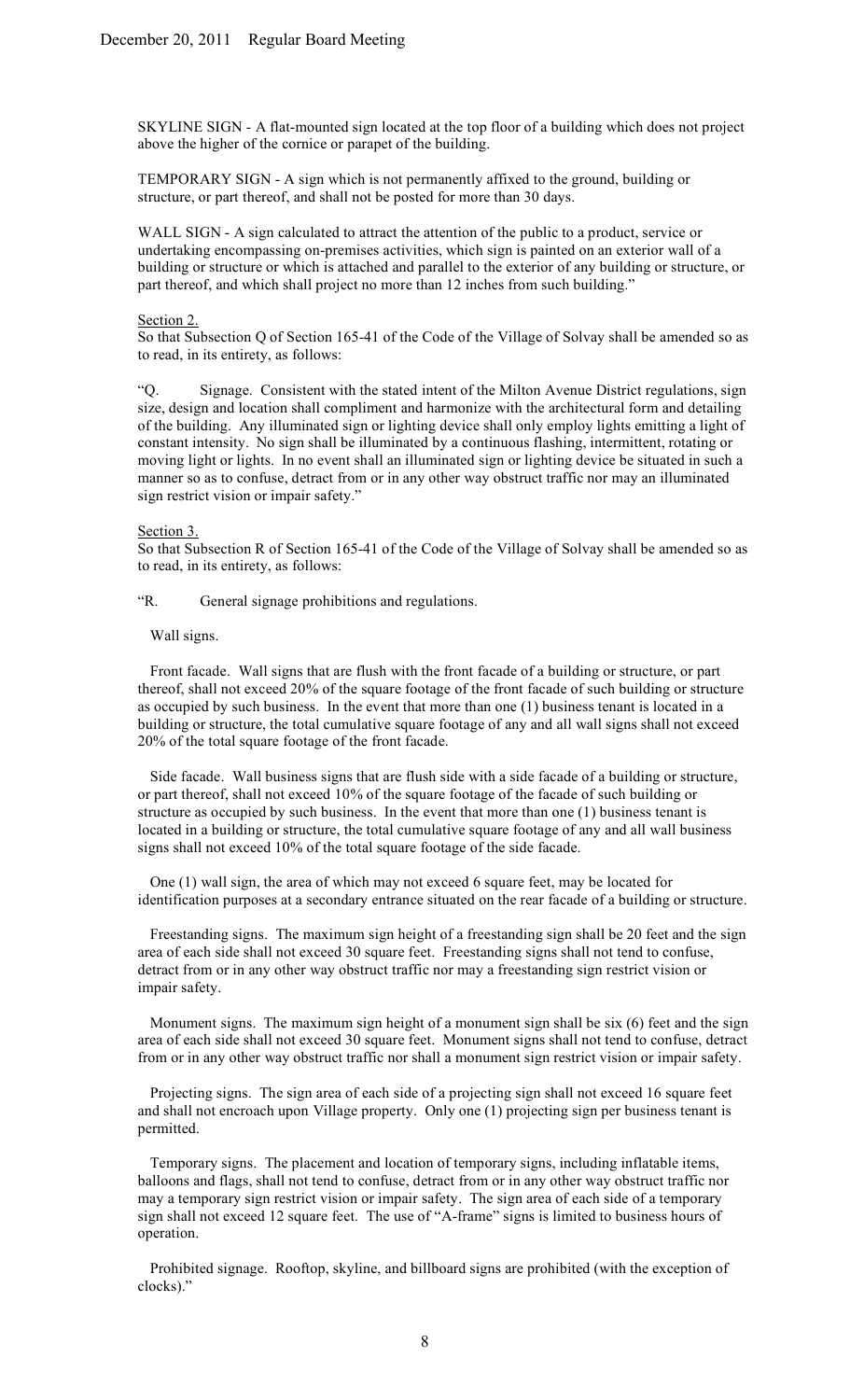#### Section 4.

So that Subsection S of Section 165-41 of the Code of the Village of Solvay shall be amended so as to read in its entirety as follows:

#### "S. Nonconforming signage.

A sign not complying with this section, but legally in place on the effective date of this section, may continue to exist and be maintained, restored and repaired. Alterations and modifications are permitted only to the extent that such alterations and modifications do not increase the degree of nonconformity. If damaged, a legal nonconforming sign may not be reestablished if the damage sustained by such sign involves over 50% of the gross area of the sign, or if reconstruction exceeds 50% of the estimated replacement cost. Any sign may be altered to decrease its nonconformity.

Any sign not complying with this section shall be terminated upon any change in the ownership or control of such business.

An unsafe or abandoned sign is declared a public nuisance, which shall be abated." Section 5.

This Local Law shall take effect upon its filing in the Office of the Secretary of State.

The question of the foregoing Resolution was duly put to a vote and, upon roll call, the vote was as follows:

| Jamie Colucci         | Trustee | Voted | <b>Yes</b> |
|-----------------------|---------|-------|------------|
| Ronald Benedetti      | Trustee | Voted | Yes        |
| Daniel Bellotti       | Trustee | Voted | Yes        |
| Thomas Tarolli        | Trustee | Voted | Yes        |
| John Fall, Sr.        | Trustee | Voted | Yes        |
| John McPeak           | Trustee | Voted | Yes        |
| Kathleen A. Marinelli | Mayor   | Voted | Yes        |

The foregoing Resolution was thereupon declared duly adopted.

# DATED: December 20, 2011

14. Authorization from the Board of Trustees that the Village of Solvay declare an emergency in regards to the electrical problems at the NYS fairgrounds and any expenditures connecting with that emergency be exempt from any bid requirement as per the law..

| <b>MOTION:</b> | <b>John McPeak</b> |                       |
|----------------|--------------------|-----------------------|
| <b>SECOND:</b> | John Fall Sr       |                       |
| AYES:          | <b>NAYES:</b>      | <b>MOTION CARRIED</b> |

15. Authorization from the Board of Trustees to approve the Industrial Medical Associates PC contract for drug testing for CDL drivers and to approve the agreement and authorize the Mayor's signature. **MOTION: John Fall Sr**

| 1110 LLOTS     | OVIIII FAIL DI        |               |  |                       |
|----------------|-----------------------|---------------|--|-----------------------|
| <b>SECOND:</b> | <b>Thomas Tarolli</b> |               |  |                       |
| AYES:          |                       | <b>NAYES:</b> |  | <b>MOTION CARRIED</b> |

**NEW BUSINESS None at this time**

\*\*\*\*\*\*\*\*\*\*\*\*\*\*\*\*\*\*\*\*\*\*\*\*\*\*\*\*\*\*\*\*\*\*\*\*\*\*\*\*\*\*\*\*\*\*\*\*\*\*\*\*\*\*\*\*\*\*\*\*\*\*\*\*\*\*\*\*\*\*\*\*\*\*\*\*\*\*

Resolved that this Board move into Executive Session to discuss a contract and personnel matter. Time 7:39 p.m.

| <b>MOTION:</b> | John Fall Sr     |                       |
|----------------|------------------|-----------------------|
| <b>SECOND:</b> | Ronald Benedetti |                       |
| AYES:          | <b>NAYES:</b>    | <b>MOTION CARRIED</b> |

Resolved that the Executive Session be closed and that this Board return to the regular meeting. Time 8:02 p.m.

| <b>MOTION:</b> | John Fall Sr           |                       |
|----------------|------------------------|-----------------------|
| <b>SECOND:</b> | <b>Daniel Bellotti</b> |                       |
| AYES:          | <b>NAYES:</b>          | <b>MOTION CARRIED</b> |